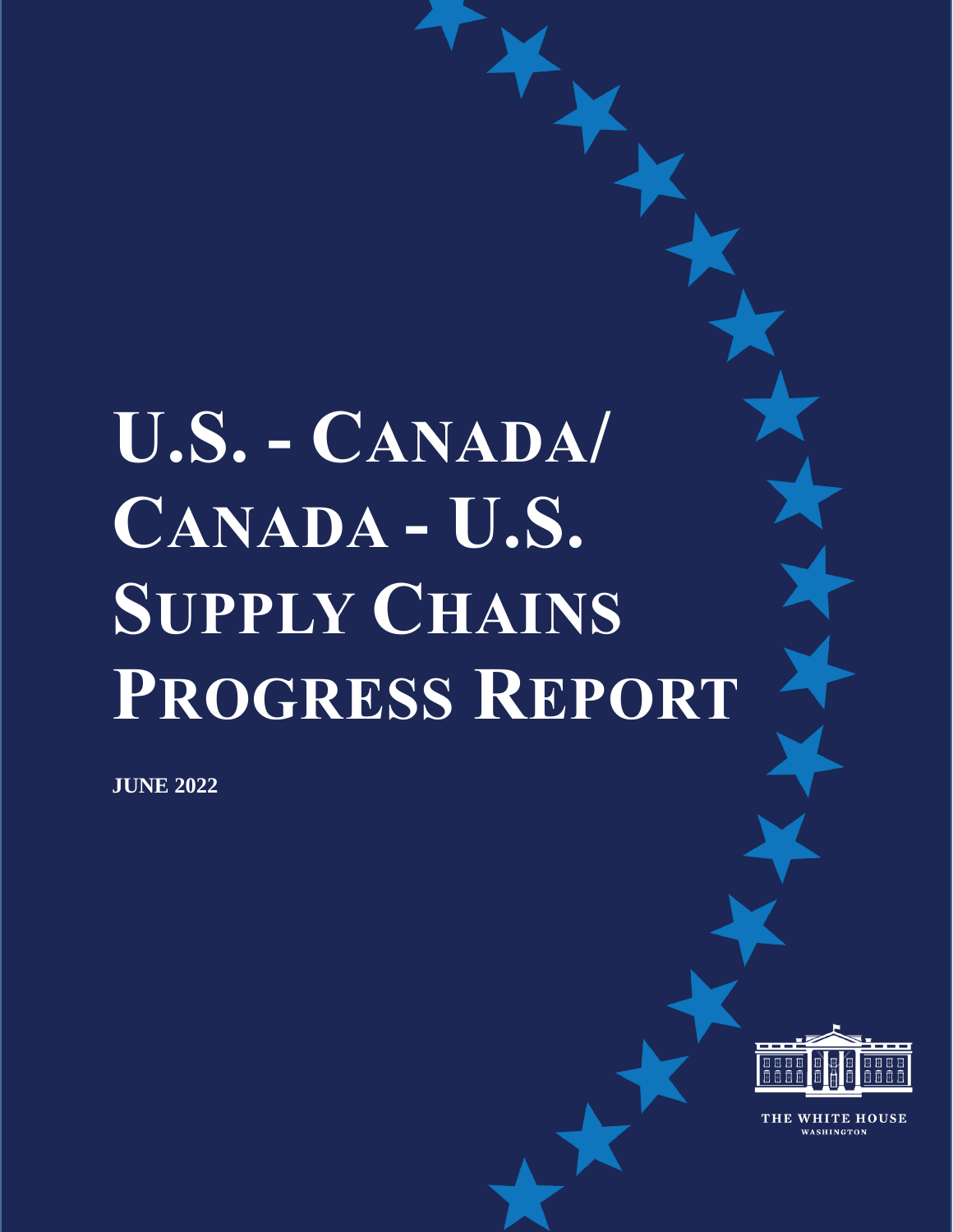

# **Table of Contents**

| $\mathbf{1}$ . |
|----------------|
| 2.             |
| 3.             |
| 4.             |
| 5.             |
| 6.             |
| 7.             |
| 8.             |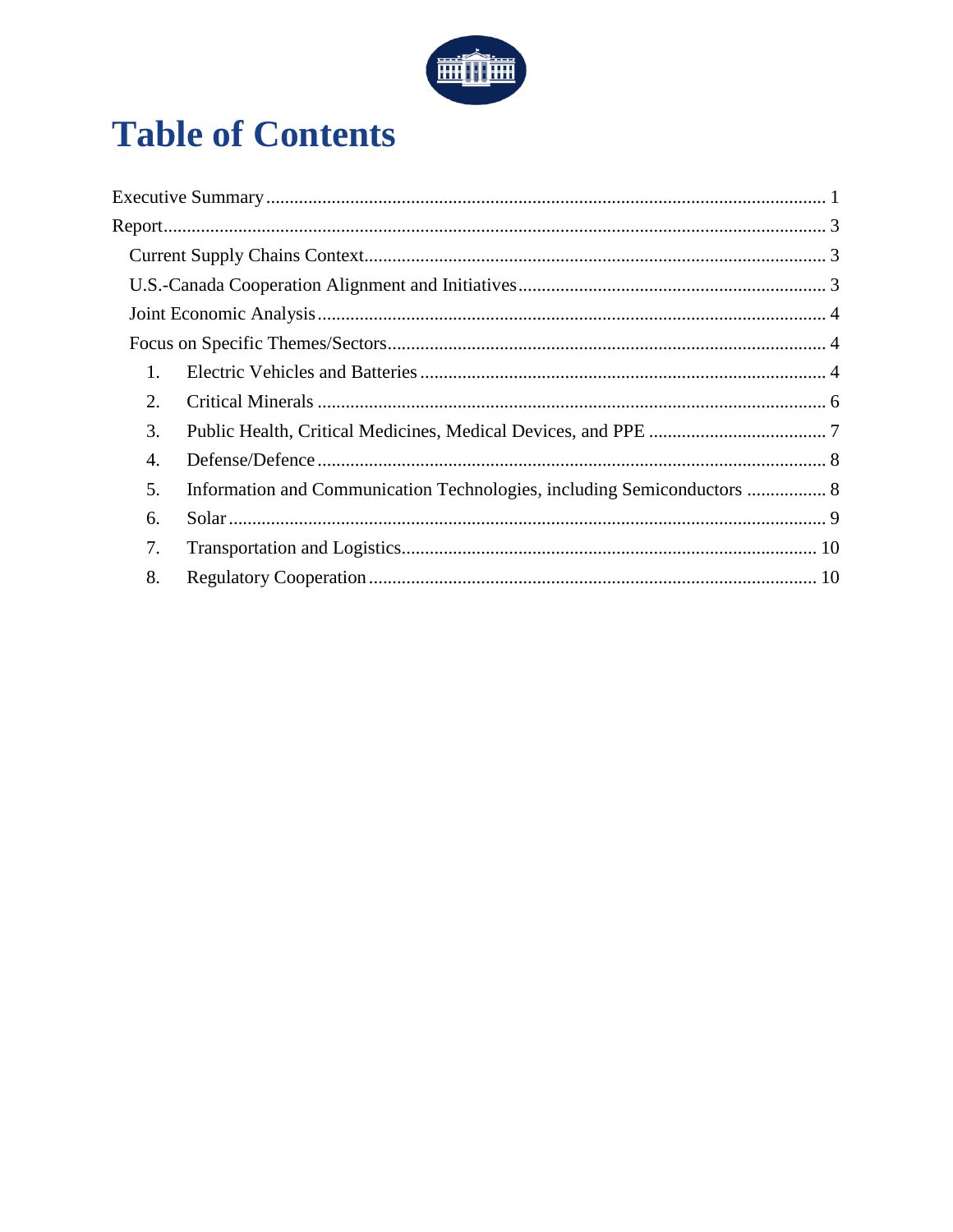

#### **The Prime Minister of Canada Justin Trudeau meets with the President of the United States of America Joe Biden**

#### **November 18, 2021 Washington, D.C., United States of America**

The leaders underscored their commitment to supply chain security and resilience based on the principles of transparency; diversity, openness, and predictability; security; and, sustainability. They recognized the importance of these principles for cross-border economic integration and the future of the North American auto sector. To build on these efforts, the Prime Minister and President announced the launch of the Canada-United States Working Group on Supply Chains and instructed their officials to produce a progress report.

## <span id="page-2-0"></span>**Executive Summary**

The U.S.-Canada/Canada-U.S. Supply Chain Working Group supports the February 2021 "Roadmap for a Renewed U.S.-Canada Partnership" to strengthen U.S.-Canada supply chain security and reinforce the deeply interconnected and mutually beneficial economic relationship between our two countries.

The Working Group focuses on enhancing cooperation in key areas, with the objective of reaching greater alignment, allow for the opportunity to identify potential vulnerabilities, and improve supply chain resilience domestically and internationally. It has initiated a Joint Economic Analysis to map supply chains and gives due consideration for cross-cutting issues such as skills development and regulatory cooperation.

This report highlights progress and identifies next steps across the areas that fall under its work. It provides a strong foundation on which to continue to build momentum and a forward work plan, including furthering joint economic analysis to elevate awareness of the intricacies of supply chain dynamics, and ensuring that these supply chains have the strength and resilience to support the sectors that will drive the success of our economies, both today and in the future.

In addition to the joint economic analysis, the key sectors/themes for collaboration include:

- 1. Electric Vehicles and Batteries
- 2. Critical Minerals
- 3. Public Health, Critical Medicines, Medical Devices, and Personal Protective Equipment (PPE)
- 4. Defense/Defence
- 5. Information and Communications Technologies, including Semiconductors
- 6. Solar
- 7. Transportation and Logistics
- 8. Regulatory Cooperation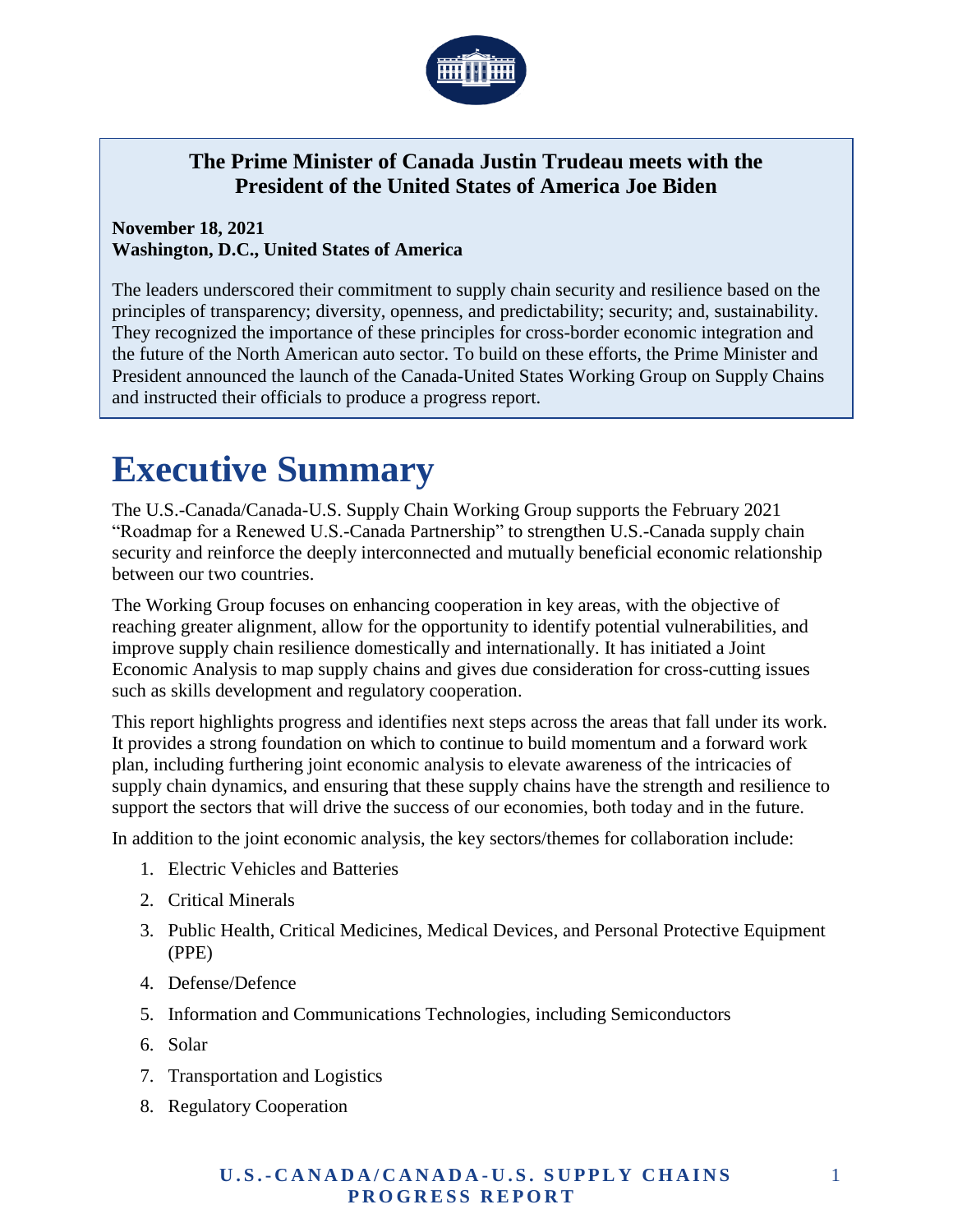#### **Mandate of the Working Group on Supply Chains**

The Canada-U.S. Working Group on Supply Chains will work to enhance supply chain security and resilience based on the principles of transparency; diversity, openness, and predictability; security; and, sustainability.

Its mandate is to

- take stock of existing and prospective supply chain vulnerabilities;

- identify opportunities for joint and individual actions to strengthen Canada-U.S. supply chain security and resilience; and,

- reinforce the deeply interconnected and mutually beneficial economic relationship between the two countries through increased collaboration.

#### **Next steps:**

Canadian and U.S. officials agree to undertake the following next steps:

- advance identified priorities under the key areas of work;
- identify key deliverables, as appropriate; and
- plan for future joint work.

Moving forward, Canada and the United States intend to discuss complementary areas of work and explore the merits of adding other sectors to the scope of the Working Group.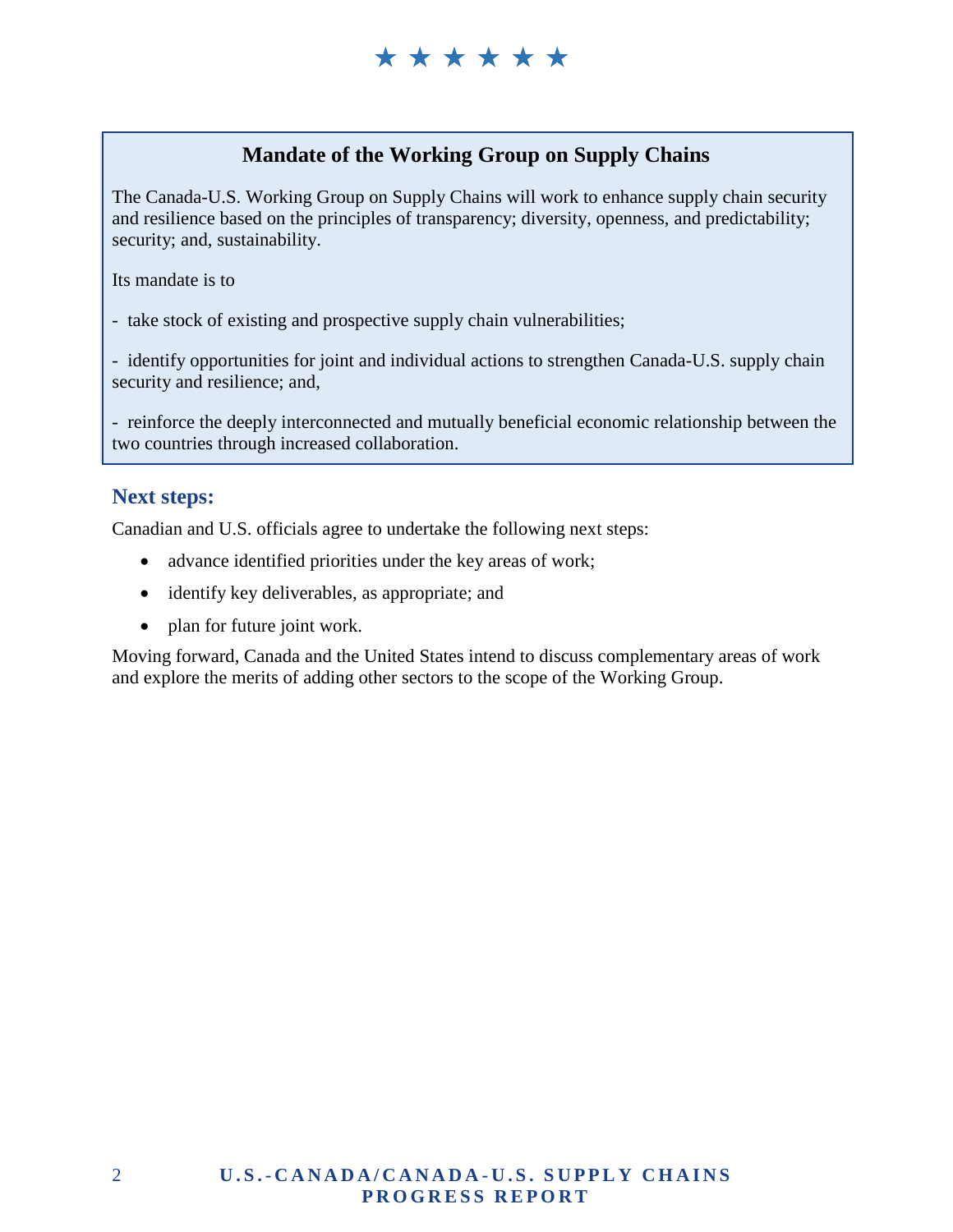

# <span id="page-4-0"></span>**Report**

## <span id="page-4-1"></span>**Current Supply Chains Context**

The economic prosperity of Canada and the United States is underpinned by strong bi-national trade and economic linkages that drive international competitiveness. Globalization has unlocked economic opportunities, but has also led to challenges such as the offshoring of important elements of supply chains, notably in manufacturing.

Unforeseen events such as COVID-19, extreme weather, and transportation disruptions, and most recently Russia's further invasion of Ukraine, have underlined pre-existing vulnerabilities and further placed strains on key supply chains.

Supply chain vulnerabilities have also been exploited on occasion by certain countries, undermining rules-based trade and at times leading to unplanned shortages of supplies. These dynamics underscore the value of vulnerability evaluation and action to realize supply chain security among partners.

Beyond economic concerns, some countries whose manufactured products make up elements of global supply chains use forced labor, which is leading to the institution of new legal regimes to combat this practice. Furthermore, as governments promote the adoption of cleaner, low-carbon technologies, there is an emerging need to create conditions such that supply chains are on a path towards net-zero, and diversify away from unsustainable supply chains.

In this context, friend-shoring strategic supply chain areas in partnership with allies is vital, and Canada and the United States can draw on decades of experience as trusted, reliable partners.

## <span id="page-4-2"></span>**U.S.-Canada Cooperation Alignment and Initiatives**

The Working Group held its inaugural in-person meeting on December 13, 2021, in Ottawa. It will complement existing bilateral cooperation across a number of areas, including but not limited to:

- Joint Action Plan on Critical Minerals
- National Technology and Industrial Base Working Group
- Canada-U.S. Regulatory Cooperation Council (RCC)
- Health Canada's assessment towards Enhanced Confidentiality Arrangement with U.S. Food and Drug Administration (FDA) on Good Manufacturing Practices (GMP) of pharmaceutical inspections

At the inaugural Working Group meeting, senior officials from across the Government of Canada hosted a U.S. delegation led by the White House National Security Council staff (NSC). Discussions focused on the need for joint economic analysis of supply chains, and bilateral supply chain issues in the areas of: 1) electric vehicles and batteries, 2) critical minerals, 3) public health/personal protective equipment, 4) defense/defence, 5) information and communication technologies, including semiconductors, 6) solar technology, 7) transportation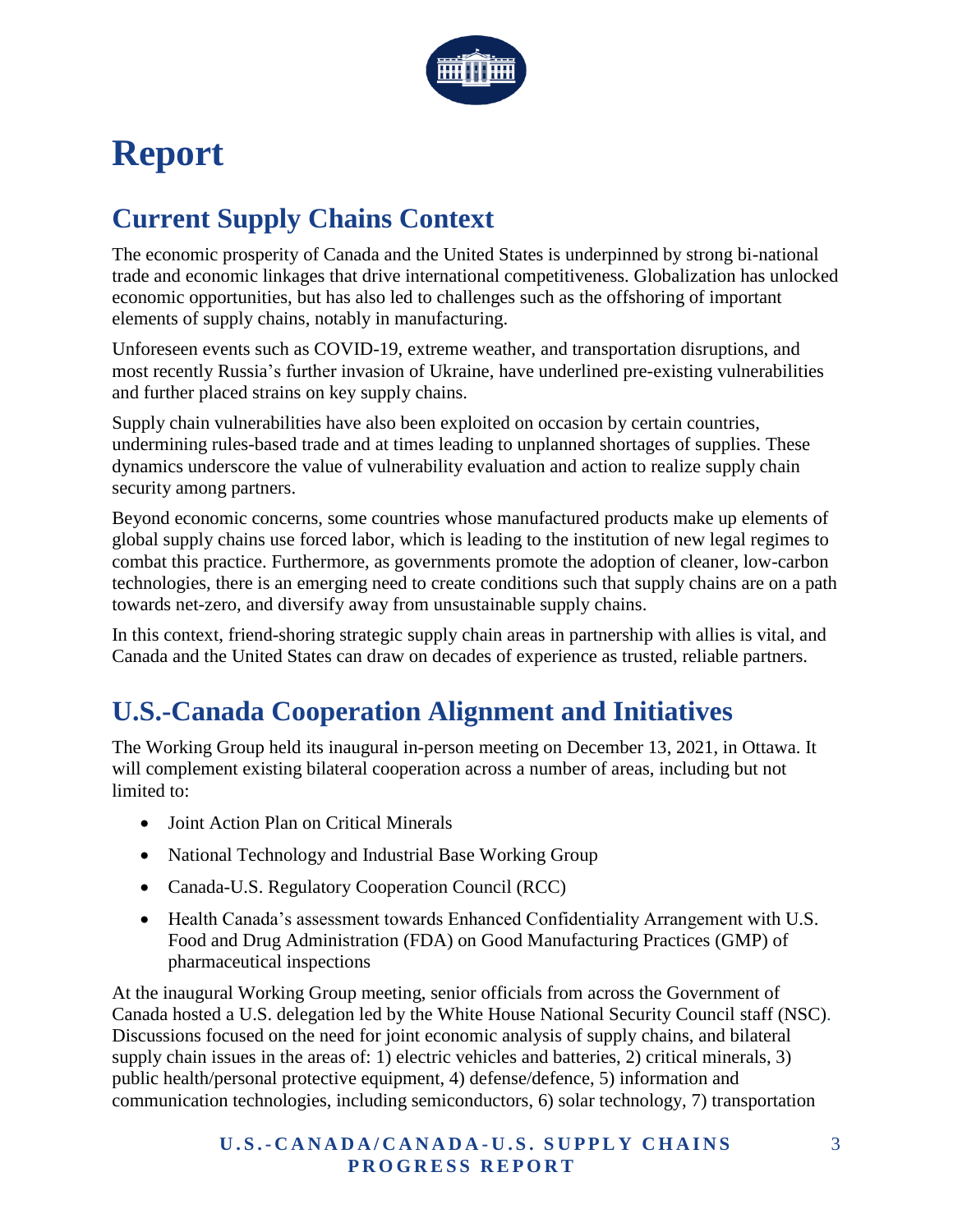and logistics, and 8) the importance of regulatory cooperation to smooth the functioning of supply chains. The value of training and skills development to meet labor/labour needs was an additional cross-cutting theme.

Both Canada and the United States affirmed the importance of near-shoring or "friend-shoring" elements of critical supply chains, acknowledging that periodic shocks, like the COVID-19 pandemic, extreme weather events, or geopolitical conflicts may continue to test the resilience of global supply chains. Coming out of the meeting, Canadian and U.S. officials reached consensus on a list of action items to pursue across areas covered by the working group. Collaboration in these areas, as outlined below, has been ongoing since the December inaugural leading up to a second meeting in the spring on May 26, 2022, in Washington, DC.

## <span id="page-5-0"></span>**Joint Economic Analysis**

#### **State of Play. Challenges. Opportunities.**

Canada and the United States are individually undertaking work to map supply chains and, in many cases, encountering issues due to differences in data classification, trade data asymmetries, and limitations of published datasets. To address these challenges, collaborative work between our respective statistical agencies is planned to allow data sharing with the objective of reaching greater alignment, improved joint economic analysis and to identify potential vulnerabilities and improve supply chain resilience, domestically and internationally.

#### **Next Steps/Deliverables**

Since November 2021, experts from the U.S. Department of Commerce (DOC) and Statistics Canada have met. They exchanged initial data and are currently developing a work plan. An assessment of exchanged data to identify the scope of joint projects, and the establishment of concrete timelines is anticipated. These projects include a review of possible chokepoints for trade across the U.S.-Canada border to reach a better understanding of what sectors could be impacted by disruptions.

## <span id="page-5-1"></span>**Focus on Specific Themes/Sectors**

#### <span id="page-5-2"></span>**1. Electric Vehicles and Batteries**

#### **State of Play. Challenges. Opportunities.**

The shift to electric vehicles (EVs) represents one of the most significant transformations in the history of the automotive industry. Given the integrated cross-border nature of the automotive supply chain, bilateral collaboration is key to making this transition a success for both countries. As transportation emissions form a significant percentage of overall emissions in both Canada and the United States, both countries are looking at initiatives to assist the sector with this transition to a decarbonized future.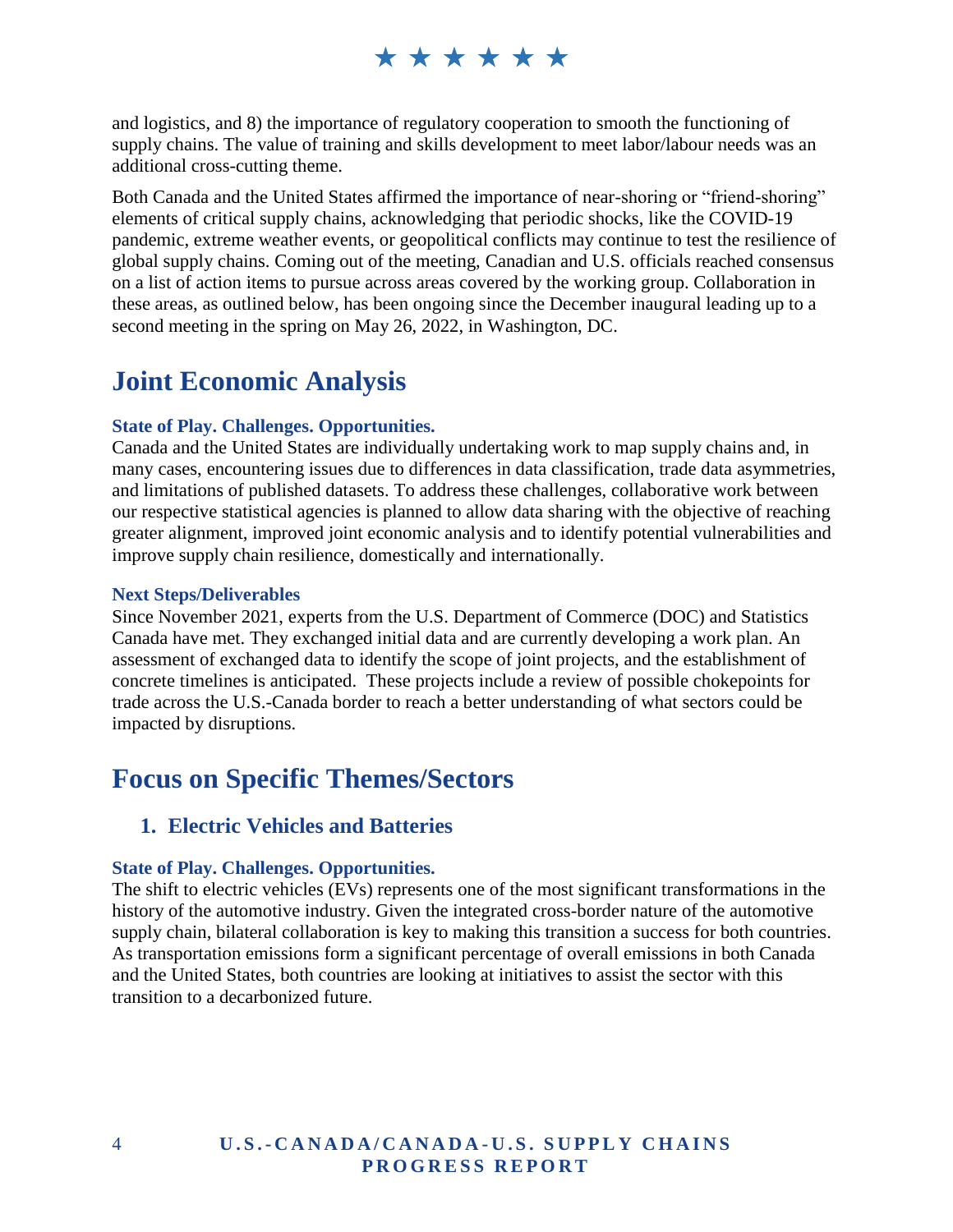Both Canada and the United States have made significant recent announcements to build on the emissions targets they have put forward under the 2015 Paris Agreement. For the United States, this includes more stringent vehicle fuel-economy standards beginning in model year 2024, significant investments in EV charging infrastructure, and the Executive Order signed by President Biden in August 2021 setting a goal that 50 percent of passenger cars and light trucks sold in 2030 be zero-emission vehicles.

Canada, for its part, will be aligning its emissions standards with those most stringent in North America, whether at the U.S. federal or state level, and has committed to pursuing a zeroemissions vehicle sales mandate. In June 2021, Canada announced the new mandatory target for all new light-duty car and passenger truck sales to be zero-emission by 2035—accelerating the previous goal of 100 percent sales by 2040.

This shift to EVs presents a significant opportunity for North America to become a global leader in another area, with a shared vision and secure supply chain: large-capacity batteries. Batteries are key to a net-zero future and global demand is increasing exponentially. However, the security of the supply chain is at risk, with current production concentrated in Asia. For North America to lead in these areas, we must strengthen our battery supply chains—from mining and processing the minerals from which batteries are made, to manufacturing batteries and battery components, to setting up the proper infrastructure for reuse and recycling. This transition must also take into account the impact that a shift from manufacturing internal combustion engine (ICE) vehicles and components to batteries and EVs will have on communities and regions that have historically relied on ICE production.

#### **Deliverables/Next Steps**

To support the development of a North American EV and battery sector, Canada and the United States are making historic investments to catalyze development of capacity across the supply chain, from upstream projects to materials processing to end-of-life management. To ensure that these resources foster development of a North American battery supply chain, the two countries will endeavor to enhance collaboration that leads to complementary investments and policy development under the United States' and Canada's respective budget allocations and funding vehicles.

This collaboration builds upon ongoing and planned bilateral EV cooperation to deploy interoperable EV charging infrastructure across both countries, creating zero-emission travel corridors for Canadians and Americans to use across the continent.

Both countries are also working together through the Canada-U.S. Regulatory Cooperation Council, listening to businesses, scientists, environmental experts, and workers on both sides of the border to align respective EV regulations and to ensure they help create a stronger, greener, North American automotive sector without impeding supply chains. Joint action on critical minerals, as detailed below, is also essential to advancing EV and battery-sector goals.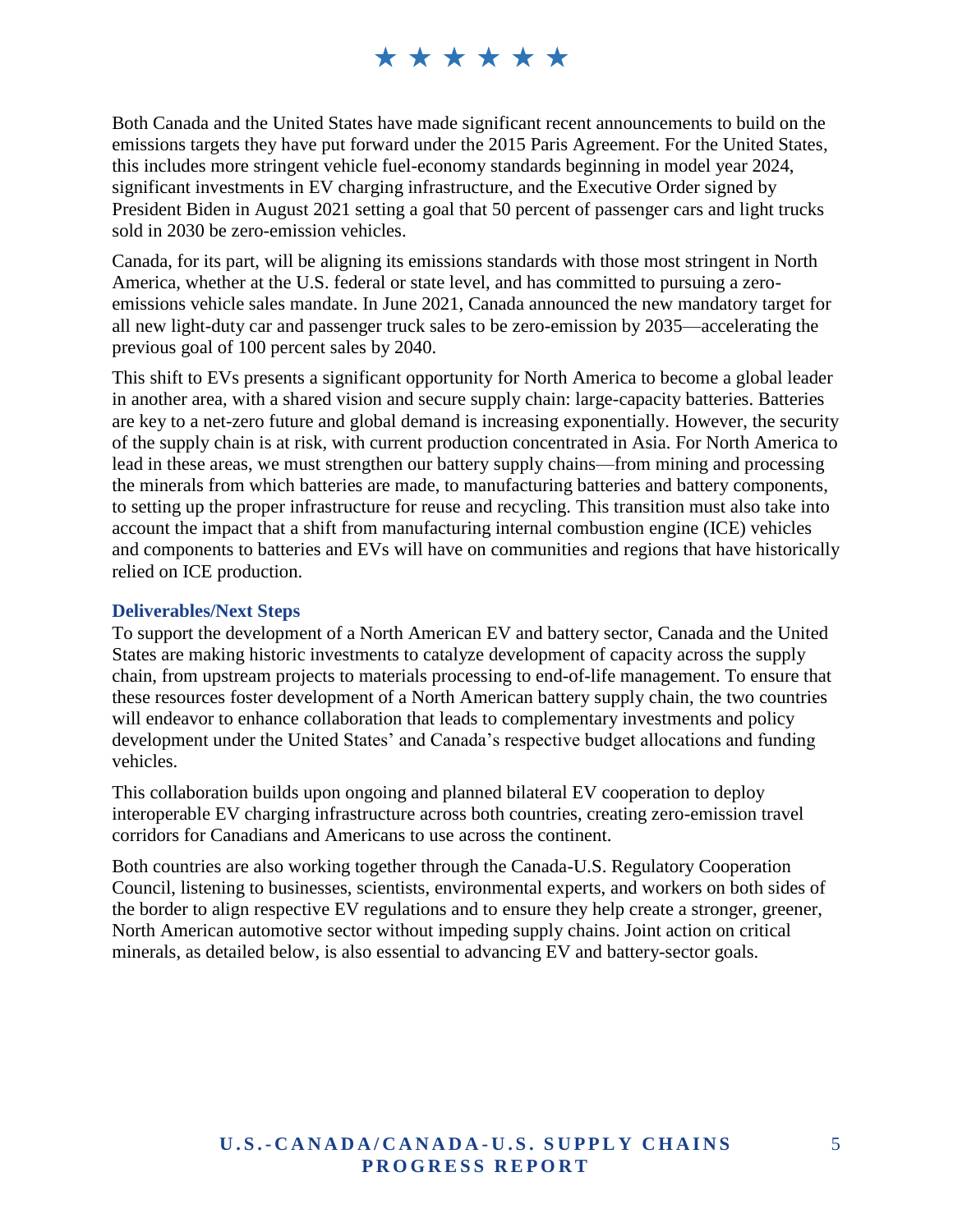#### <span id="page-7-0"></span>**2. Critical Minerals**

#### **State of Play. Challenges. Opportunities.**

In order to secure supply chains for the critical minerals needed for important manufacturing sectors such as aerospace and defense/defence, EV batteries, and other clean technology, through which good jobs are created, Canada and the United States announced the Joint Action Plan for Critical Minerals Collaboration in January 2020. The Joint Action Plan continues to guide cooperation in the area of critical minerals under the Working Group.

Progress under the Joint Action Plan includes: 1) multiple industry engagement sessions to attract investment and build business ties; 2) releasing a new critical minerals mapping portal online to improve mineral discovery; and 3) promoting broader application of Environmental, Social, and Governance (ESG) practices and standards—including community engagement—for mining and processing through the U.S.-led Energy Resource Governance Initiative, in the United Nations Environment Assembly, and through participation in the International Organisation for Standardization (ISO).

Both governments have reinforced this bilateral work with domestic action—in the last year the U.S. government has invested heavily in minerals processing, battery manufacturing, and recycling, while Canada has supported a range of projects and announced significant funding in its 2022 Federal Budget to implement a Critical Minerals Strategy.

However, the pace of development should be accelerated if Canada and the United States are to effectively reduce their reliance on critical mineral imports from non-market economies, boost domestic production to meet future demand, and adhere to high ESG standards. This is especially true due to the specific demands of the mining sector—steep upfront costs, regulatory hurdles, delayed revenue streams, opaque markets, and fluctuating prices, all within a typical 5-to-25 year timeline for mines to become operational.

Building on progress over the last two years, as well as existing integration in the sector, Canada and the United States can scale up ambition under the Joint Action Plan to advance projects, and further promote responsible and sustainable supply chains, along with continuing to drive innovation, all of which are vital to long-term competitiveness.

On March 31, President Biden invoked Section 303 of Title III under the Defense Production Act of 1950 (DPA) to spur domestic production of critical materials and support the transition to a clean energy economy. The DPA provides potential opportunities for collaboration between Canada and the United States as it includes Canada as a domestic source. Canada is a preferred partner of the United States with critical mineral resources and expertise that could be leveraged to expand processing capacity and the manufacturing of intermediate and final goods, further strengthening North American supply chains.

#### **Next Steps/Deliverables**

To help achieve these objectives, Canada and the United States are going to elevate and accelerate our joint efforts to secure critical minerals on a bilateral basis across production, processing, and recycling through a renewed Joint Action Plan on Critical Minerals. Objectives and outcomes under the Joint Action Plan will be reported to the Privy Council Office and the White House in support of leadership efforts under the Roadmap for a Renewed U.S.-Canada Partnership. This year, we will complete an ongoing analysis of North America's level of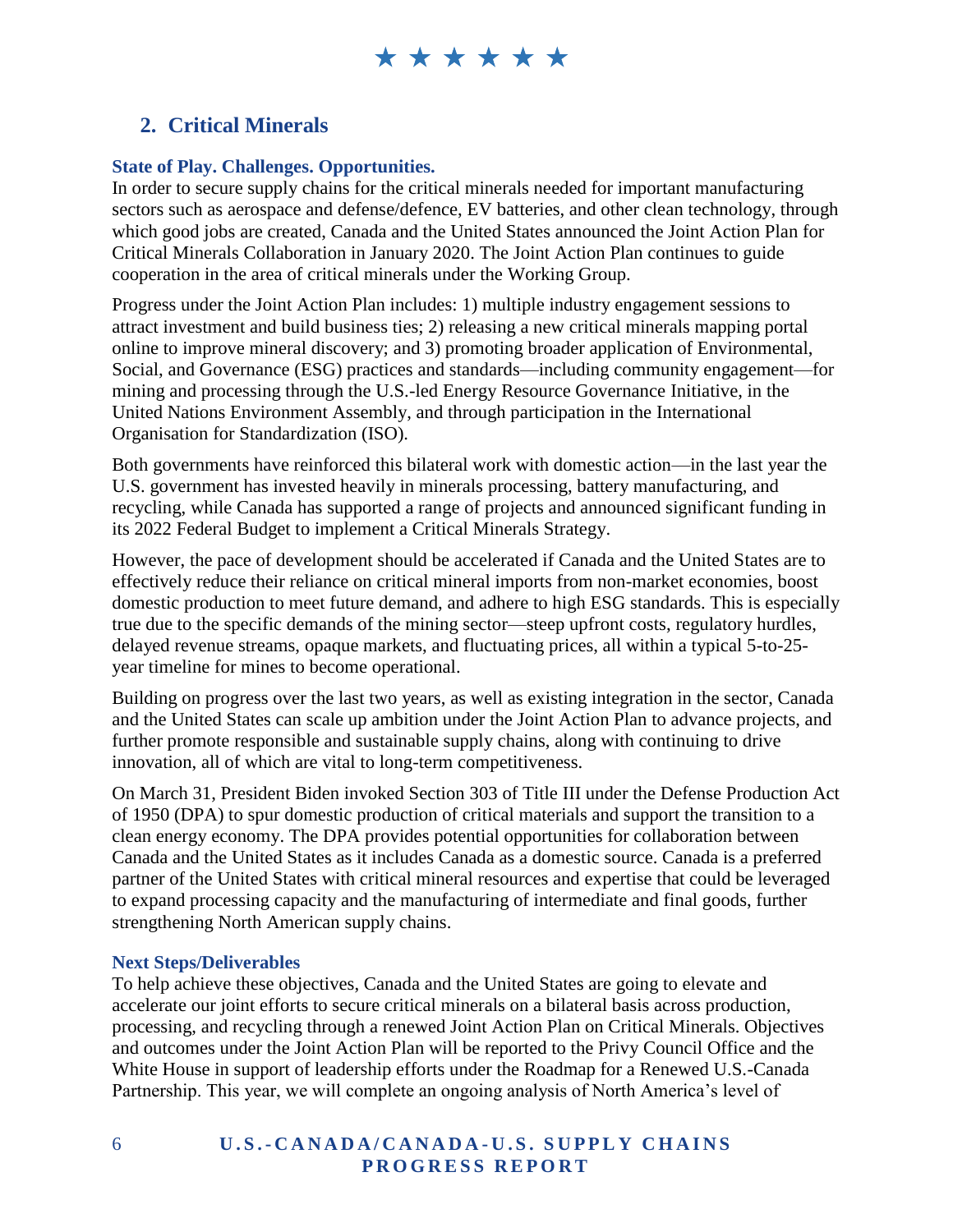reliance on critical mineral net imports and develop joint investment priorities for critical minerals in North America. This is especially timely and relevant given both countries' recent large-scale investments and funding envelopes. Identifying projects for joint funding is important in order to de-risk critical-mineral projects in North America, which have higher ESG standards and are therefore more costly to develop. This will help us ensure the development of green critical minerals supply chains.

We will also advance supply chain resilience discussions within the National Technology and Industrial Base (NTIB) Working Group.

Meanwhile, Canada and the United States seek to continue to work together to highlight critical minerals investment opportunities in both countries to investors from around the world by organizing webinars and workshops with interested businesses, and engaging with investors to identify ways to increase investment flows that adhere to the highest ESG standards.

Canada and the United States also expect to organize additional webinars and workshops to advance collaboration between researchers in both countries in areas such as Life Cycle Assessments of critical minerals.

Finally, Canada and the United States plan to build on our collaboration with our allies and international partners to promote and further strengthen ESG standards and practices, as well as share best practices for ensuring meaningful consultation and engagement with Indigenous peoples and timely permitting of critical minerals projects.

#### <span id="page-8-0"></span>**3. Public Health, Critical Medicines, Medical Devices, and PPE**

#### **State of Play. Challenges. Opportunities.**

In the past decade, both Canada and the United States have experienced a sustained and increasing pattern of shortages in pharmaceuticals, medical devices, and medical supply that is not associated with specific global or regional emergencies. Going forward, further collaboration opportunities based on lessons learned, and identifying predictable and sustainable solutions beyond the current pandemic, should be pursued.

Both Canada and the United States have increased domestic manufacturing of critical medical supplies during the COVID-19 pandemic, including PPE, bio-manufacturing of vaccines and therapeutics, and production of inputs into the vaccine manufacturing process as well as ancillaries. More work is needed to ensure that these solutions remain viable in the long term (e.g., by strengthening access to raw material, and in identifying and enhancing access to key markets for domestic suppliers, including through regulatory cooperation and flexibility).

In April 2020, the United States granted DPA exemptions for Canada for certain medical supplies, demonstrating that there is an opportunity to build on work to strengthen the U.S. strategic reserve of medical supplies with Canadian products. More broadly, Canadian and U.S. officials can also improve the strength of their respective national medical stockpiles through the sharing of ideas and exchange of best practices/lessons learned from the COVID-19 pandemic.

#### **Deliverables/Next Steps:**

Senior officials from the U.S. Department of Health and Human Services' Office of the Assistant Secretary for Preparedness and Response (ASPR), Health Canada (HC), and the Public Health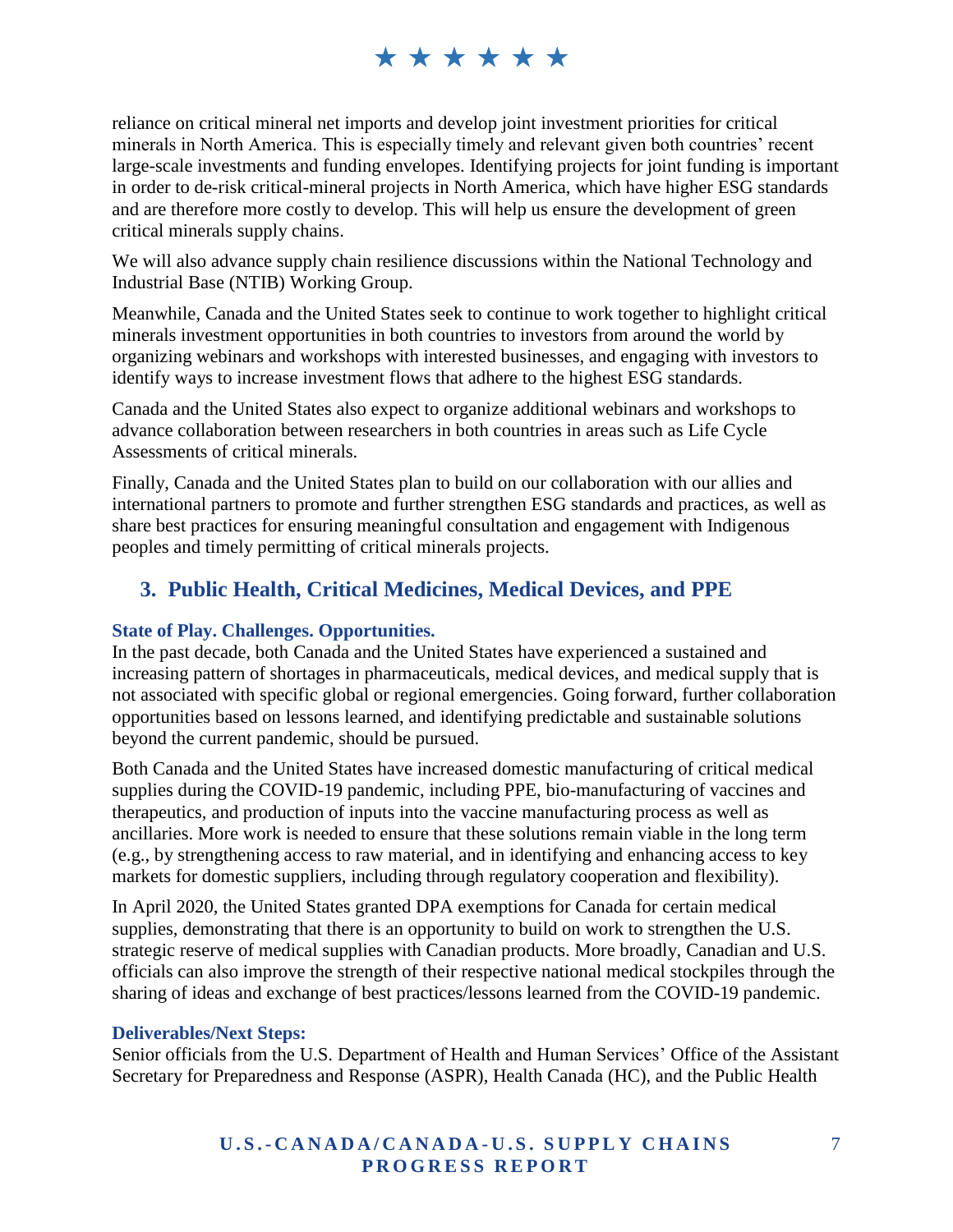Agency of Canada (PHAC) have and intend to continue to meet to discuss critical medical supply chain issues for both countries, especially on stockpiling and regulatory flexibility.

As part of Canada-U.S.-Mexico Agreement (CUSMA/USMCA), Canada and the United States are working to help limit undue regulatory barriers to Canada-U.S. pharmaceutical trade. This includes exploring mutual recognition of conformity assessment requirements and the specific issue of aligning pharmaceutical facility inspections.

#### <span id="page-9-0"></span>**4. Defense/Defence**

#### **State of Play. Challenges. Opportunities.**

Defense/defence industrial cooperation between Canada and the United States stretches back more than 70 years, when the two nations began to develop a strategic partnership to support the creation and maintenance of a vibrant North American defense/defence industrial base.

Since that time, the United States and Canada have taken deliberate actions to integrate their domestic industrial bases through a series of agreements and provisions. In 1956 and 1963 respectively, the United States and Canada entered into the Defense Production Sharing Agreement (DPSA) and the Defense Development Sharing Agreement (DDSA) to remove barriers to the development and purchase of defense/defence items. Additionally, the United States has designated Canada as part of the U.S. defense/defence industrial base. Furthermore, the United States and Canada entered into a Memorandum of Understanding (MOU) on Priorities and Allocations Support between the DOC and Public Services and Procurement Canada. This MOU enables Canada to request priority rating authority directly to the DOC. The United States may also request priority assistance from Canada. This special arrangement unique to the U.S.-Canada relationship—provides assurance that the U.S. Department of Defense will work to fulfill Canada's priority assistance requests and ensures both U.S. and Canadian industry partners are able to acquire industrial resources needed to meet defense/defence requirements in a timely and efficient manner.

#### **Next Steps/Deliverables**

To maintain and strengthen the bilateral defense/defence supply chain and the defense/defence industrial base, Canada and the United States will continue to work collaboratively and deepen their cooperation to ensure that they are aligned on their approaches to combating and preventing cyber security threats.

#### <span id="page-9-1"></span>**5. Information and Communication Technologies, including Semiconductors**

#### **State of Play. Challenges. Opportunities.**

Semiconductors and advanced information and communication technologies (ICT) have become increasingly important across all industrial sectors, particularly given the significant growth in advanced fields such as artificial intelligence and quantum computing. As a result, global demand for semiconductors is currently outpacing supply, creating bottlenecks and potentially straining manufacturing and innovation capacity.

To ensure supply chain resilience, efforts are currently underway to bolster domestic research and development, and fabrication capacity in both countries, helping to reduce reliance on the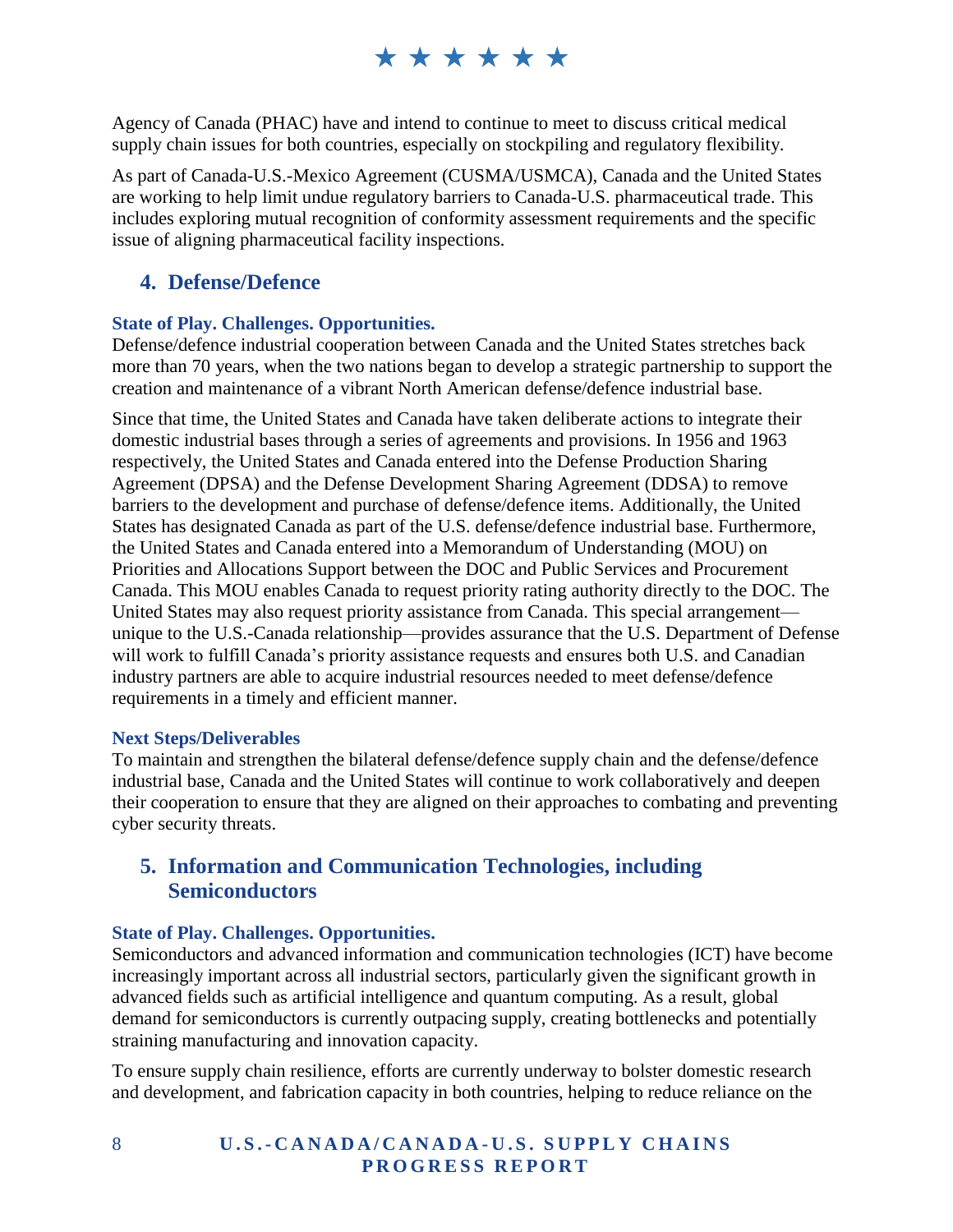Asia-Pacific for production and assembly, and to help foster greater diversity in suppliers and vendors.

To this end, the United States and Canada have recently announced measures to help strengthen their domestic supply of semiconductors. In February 2022, the United States published a review of its ICT industrial base, with concrete recommendations to increase supply chain resilience and security for hardware, software, and services—as well as how funds under the CHIPS for America Act could be deployed, when an appropriation is forthcoming. In the same month, Canada signaled its commitment to strengthen its work with domestic researchers and businesses and has announced initial funding to support scaling up Canada's semiconductor manufacturing capacity and advance its research and commercialization efforts.

#### **Next Steps/Deliverables**

Building on these developments and to ensure both countries maintain complementarity in these efforts, Canadian and U.S. officials in this area are engaging in ongoing dialogue.

In the coming months, the United States and Canada intend to continue to seek input, analysis, and targeted funding proposals from industry and stakeholders, and identify further opportunities for cooperation in ICT and semiconductor research and development, collaboration, and production.

#### <span id="page-10-0"></span>**6. Solar**

#### **State of Play. Challenges. Opportunities.**

The solar industries in Canada and the United States have the potential to be closely integrated and contribute greatly to shared climate objectives, including by expanding beyond their current focus on downstream segments of the supply chain, such as module production and installation. Both countries are working to identify solutions to enable closer collaboration on solar supply chains that support a green energy transition.

Solar energy plays a very substantial role in both countries' pledges to achieve decarbonized electricity grids. Preventing and mitigating the impact of solar supply chain disruptions through supply chain diversification is essential to solar energy's cost competitiveness and role in the transition to a net-zero economy.

Credible allegations of inputs made with forced labor have surfaced in the solar supply chain, revealing the market concentration that China has achieved, particularly in the ingot and wafer stages of production. The United States and Canada should consider the need to diversify sources and work together to set standards around solar products, including strong labor and other human rights standards. Solar demand is forecast to grow rapidly in the coming decade and significantly further thereafter to achieve global net zero commitments, which will require largescale expansion of existing manufacturing capacity.

Canada and the United States are working to encourage the development of nimble and resilient supply chains that increasingly bring upstream products and processes into North America.

#### **Deliverables/Next Steps**

Following the CUSMA/USMCA panel report and President Biden's February 4, 2022, proclamation, both countries are working to arrive at a mutually agreeable solution to ensure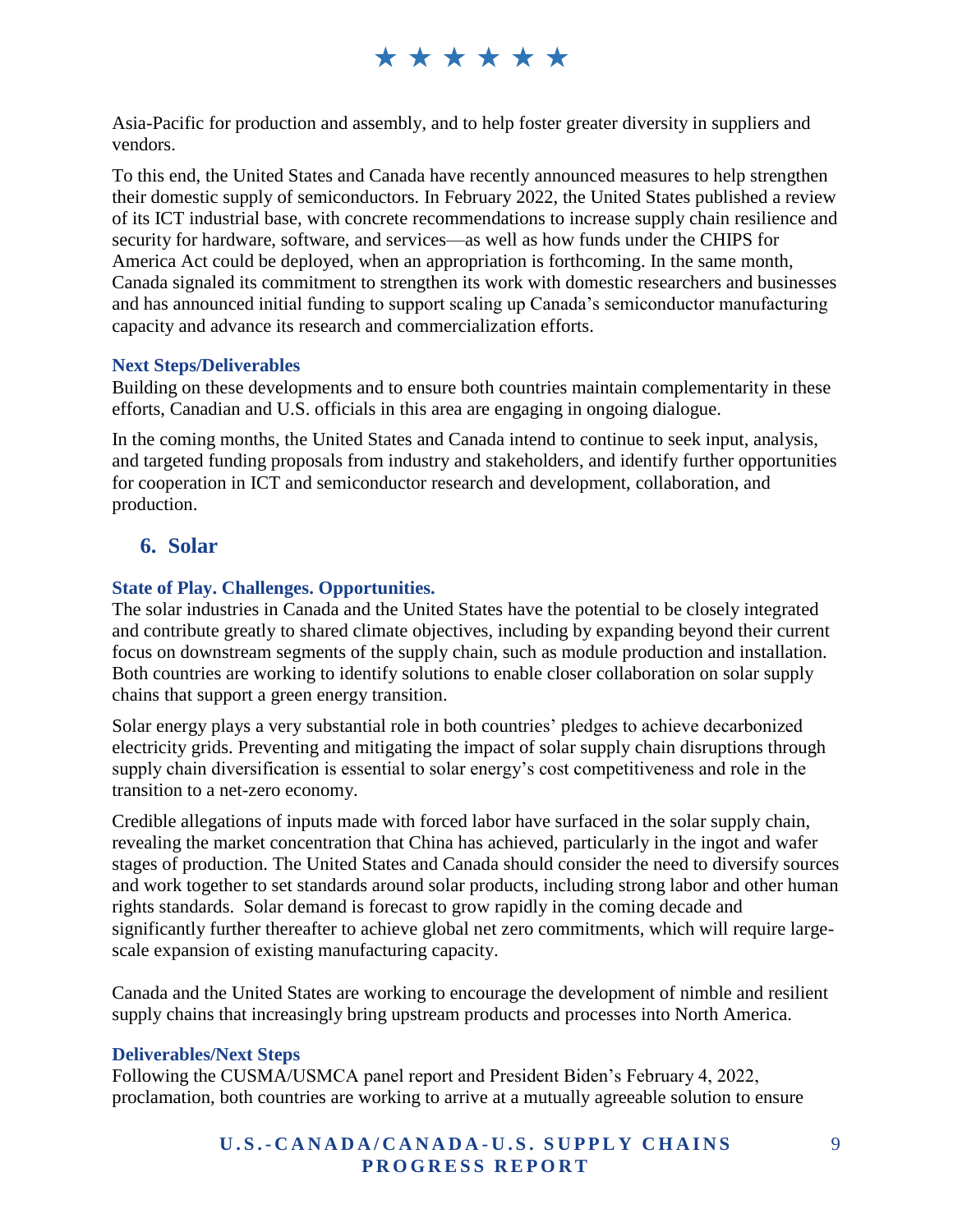both Canada and the United States can work together to fully contribute to the North American clean energy transition, and encourage further upstream production processes in our countries.

Canada and the United States are looking into the sharing of information on enabling conditions for solar manufacturing development and coordinated outreach to third countries, enhanced coordination to improve solar supply chain traceability, including capabilities to better document environmental, social, and governance safeguards and standards, and evaluating existing supply chains for solar products, and ways to foster greater North American capacity at all stages in the short-, medium-, and long-term.

#### <span id="page-11-0"></span>**7. Transportation and Logistics**

#### **State of Play. Challenges. Opportunities.**

Over the last year, Canada and the United States have faced similar issues in supply chains logistics, such as road and rail bottlenecks around borders and major ports. Significant weather events, worker shortages, security disruptions, work stoppages, and the impact of Russia's further invasion of Ukraine, have further highlighted the need for redundancy and forward planning.

To help address these issues for the United States, in June 2021, the White House announced the creation of the Supply Chain Disruptions Task Force, which has since launched a pilot to increase digital information flow between private companies operating logistics supply chains. Meanwhile, Canada has been in the process of establishing its own Supply Chains Task Force to consult with industry experts, businesses, and workers, and make recommendations regarding short- and long-term solutions to logistics supply chains problems.

Supporting this common determination to address supply chains logistics issues, Canada and the United States have a long-standing cooperative relationship in transport logistics through regular engagement and cooperation—from joint management of the Great Lakes St. Lawrence Seaway System to the deployment of Intelligent Transportation Systems, enabling commercial vehicle access to border delay information in real-time.

#### **Next Steps/Deliverables**

Transport Canada and the U.S. Department of Transportation are continuing to work together to identify common key data and metrics to assess the flexibility, travel time, and cost effectiveness of supply chain performance. A common approach to supply chain logistics data would support the development of common Canada-U.S. contingency plans for future logistics disruptions.

#### <span id="page-11-1"></span>**8. Regulatory Cooperation**

#### **State of Play. Challenges. Opportunities.**

International regulatory cooperation can promote economic growth, competitiveness, innovation, and job growth while protecting high standards of public health, welfare, safety, and environmental protection. It can reduce unnecessary differences in regulatory frameworks.

Over the past decade, the U.S.-Canada Regulatory Cooperation Council (RCC) has worked to support the alignment of regulations and to reduce barriers to trade. Continuing work should help support greater policy alignment between Canada and the United States in key areas of potential joint action, such as medical devices, PPE, critical minerals, semiconductors, electric